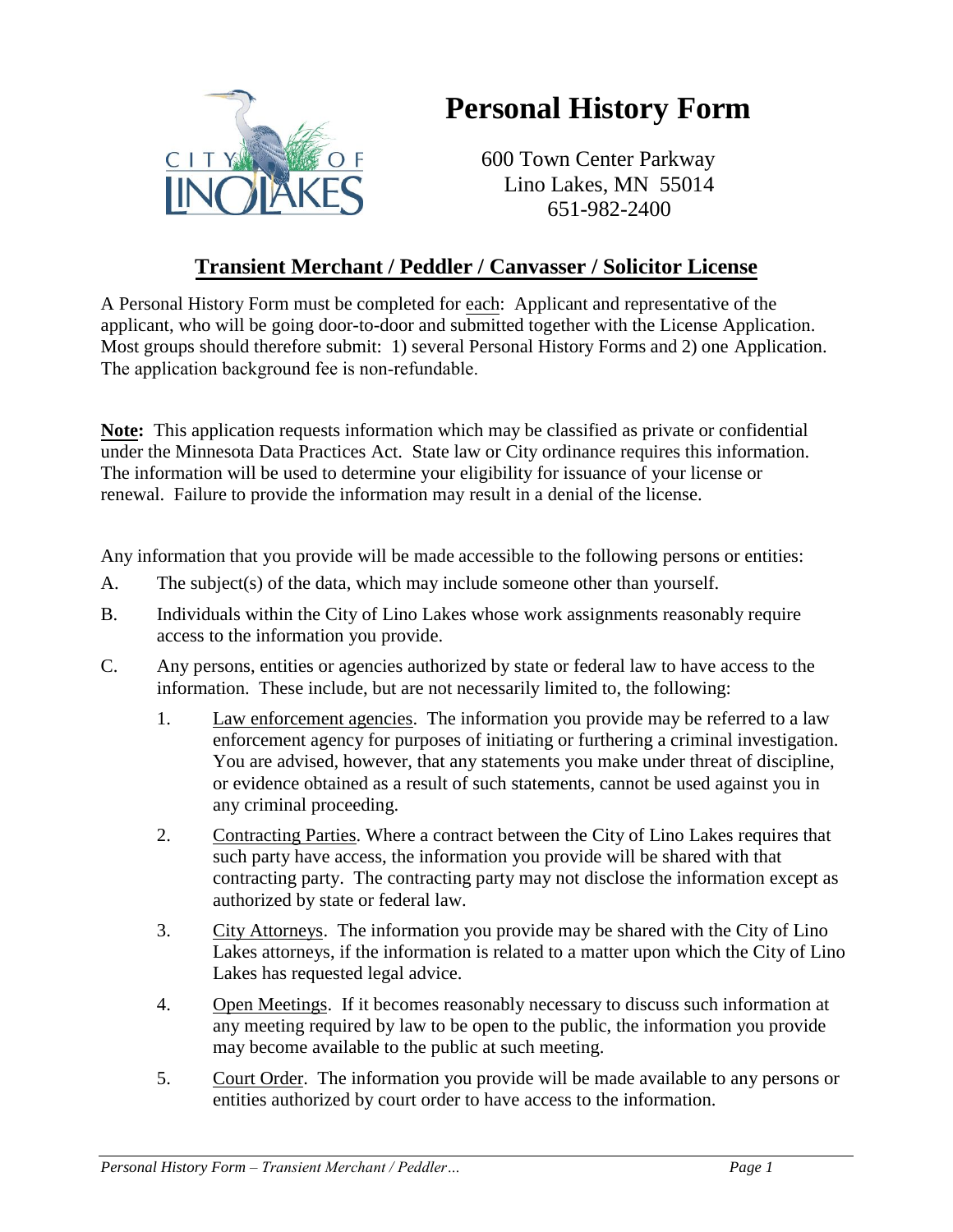D. Persons or entities who have the express written consent of the data subject, who may be someone other than you.

\_\_\_\_\_\_\_\_\_\_\_\_\_\_\_\_\_\_\_\_\_\_\_\_\_\_\_\_\_\_ \_\_\_\_\_\_\_\_\_\_\_\_\_\_\_\_\_\_\_\_\_\_\_\_\_\_\_

I have read and understand the above advisory.

*Signed Date*

**DIRECTIONS:** This form must be filled out with typewriter or by printing in ink. If the application is by a natural person, by such person; if by a corporation, by an officer of the corporation; if by a partnership, by one of the partners; if by an unincorporated association, by the manager or managing officer of the association.

## **PLEASE PRINT**

The following named individual has made application with this agency for:

| True name:<br>(Last)                                                                                                                                                                                                                                                                                                                                                          |          | (First) (Middle - Required) |  |
|-------------------------------------------------------------------------------------------------------------------------------------------------------------------------------------------------------------------------------------------------------------------------------------------------------------------------------------------------------------------------------|----------|-----------------------------|--|
| Maiden, Alias or Former Name: 1988 and 1988 and 1988 and 1988 and 1988 and 1988 and 1988 and 1988 and 1988 and 1988 and 1988 and 1988 and 1988 and 1988 and 1988 and 1988 and 1988 and 1988 and 1988 and 1988 and 1988 and 198                                                                                                                                                |          |                             |  |
| Residence Address: Universe of the Second Second Second Second Second Second Second Second Second Second Second Second Second Second Second Second Second Second Second Second Second Second Second Second Second Second Secon<br>(Street)                                                                                                                                    |          |                             |  |
| (City)                                                                                                                                                                                                                                                                                                                                                                        | (State)  | (Zip)                       |  |
|                                                                                                                                                                                                                                                                                                                                                                               |          | Sex(M or F)                 |  |
|                                                                                                                                                                                                                                                                                                                                                                               |          | Month/day/year              |  |
|                                                                                                                                                                                                                                                                                                                                                                               |          |                             |  |
|                                                                                                                                                                                                                                                                                                                                                                               |          |                             |  |
|                                                                                                                                                                                                                                                                                                                                                                               |          |                             |  |
|                                                                                                                                                                                                                                                                                                                                                                               |          |                             |  |
|                                                                                                                                                                                                                                                                                                                                                                               |          |                             |  |
|                                                                                                                                                                                                                                                                                                                                                                               | (Street) |                             |  |
| (City)                                                                                                                                                                                                                                                                                                                                                                        | (State)  | (Zip)                       |  |
| $\begin{picture}(20,10) \put(0,0){\line(1,0){10}} \put(15,0){\line(1,0){10}} \put(15,0){\line(1,0){10}} \put(15,0){\line(1,0){10}} \put(15,0){\line(1,0){10}} \put(15,0){\line(1,0){10}} \put(15,0){\line(1,0){10}} \put(15,0){\line(1,0){10}} \put(15,0){\line(1,0){10}} \put(15,0){\line(1,0){10}} \put(15,0){\line(1,0){10}} \put(15,0){\line(1$<br><b>Business Phone:</b> |          |                             |  |